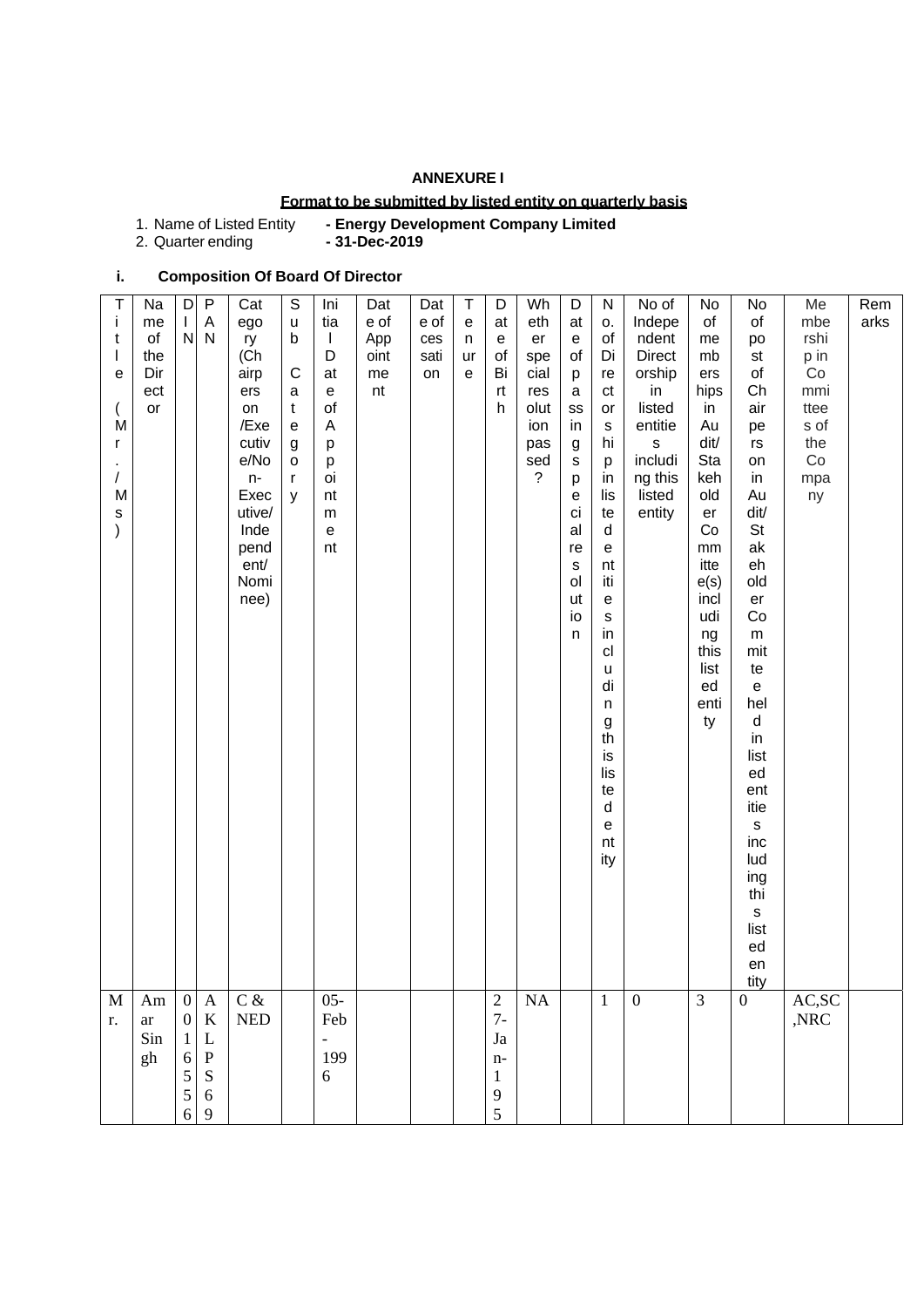|                                          |                                                                      | $\tau$                                                                                                               | $\overline{7}$<br>5<br>M                                                                                                          |                            |                                                       |                        |                                         |                              | $\sqrt{6}$                                                                                                                     |          |                  |                  |                  |                  |                          |  |
|------------------------------------------|----------------------------------------------------------------------|----------------------------------------------------------------------------------------------------------------------|-----------------------------------------------------------------------------------------------------------------------------------|----------------------------|-------------------------------------------------------|------------------------|-----------------------------------------|------------------------------|--------------------------------------------------------------------------------------------------------------------------------|----------|------------------|------------------|------------------|------------------|--------------------------|--|
| $\mathbf{M}$<br>r.                       | Vin<br>$\operatorname{od}$<br>Ku<br>mar<br>Sha<br>$\rm{rma}$         | $\boldsymbol{0}$<br>$\sqrt{2}$<br>$8\,$<br>$\boldsymbol{7}$<br>$\mathbf{9}$<br>$\sqrt{2}$<br>$\boldsymbol{0}$<br>6   | $\mathbf{A}$<br>$\mathbf{A}$<br>$\mathbf{A}$<br>${\bf P}$<br>S<br>$\overline{4}$<br>$\sqrt{2}$<br>9<br>$\,1$<br>H                 | $\mathop{\rm ED}\nolimits$ | $30-$<br>Ma<br>$y-$<br>201<br>$8\,$                   |                        |                                         |                              | $\sqrt{2}$<br>$9-$<br>$\mathrm{J}\mathrm{u}$<br>$\mathbf{l}$<br>$\mathbf{1}$<br>9<br>5<br>$\overline{2}$                       | NA       | $1\,$            | $\boldsymbol{0}$ | $\boldsymbol{0}$ | $\boldsymbol{0}$ |                          |  |
| M<br>$\mathbf{r}\mathbf{s}$<br>$\bullet$ | Pan<br>kaj<br>$\mathbf{a}$<br>Ku<br>mar<br>$\mathbf{i}$<br>Sin<br>gh | $\boldsymbol{0}$<br>$\boldsymbol{0}$<br>$\mathbf{1}$<br>9<br>9<br>$\overline{4}$<br>$\mathfrak{S}$<br>$\overline{4}$ | $\mathbf{A}$<br>$\mathbf{L}$<br>M<br>${\bf P}$<br>$\mathbf S$<br>$\,8\,$<br>9<br>$\sqrt{2}$<br>$0\mathrm{J}$                      | <b>NED</b>                 | $05 -$<br>Feb<br>$\overline{\phantom{a}}$<br>199<br>6 |                        |                                         |                              | $\sqrt{2}$<br>$5-$<br>${\bf S}$<br>${\rm e p}$<br>$\overline{\phantom{a}}$<br>$\mathbf{1}$<br>9<br>5<br>$\overline{7}$         | $\rm NA$ | $\mathbf{1}$     | $\boldsymbol{0}$ | $\boldsymbol{0}$ | $\,1$            | $\overline{SC}$          |  |
| M<br>r.                                  | $An\bar{i}$<br>1<br>Gu<br>pta                                        | $\boldsymbol{0}$<br>$\boldsymbol{0}$<br>$\boldsymbol{0}$<br>$\boldsymbol{7}$<br>9<br>$\mathfrak{Z}$<br>9<br>9        | $\mathbf{A}$<br>${\bf E}$<br>${\bf E}$<br>${\bf P}$<br>G<br>$\overline{c}$<br>$\sqrt{ }$<br>$\boldsymbol{7}$<br>6<br>$\mathbf D$  | $\rm ID$                   | $11-$<br>Au<br>$g\text{-}$<br>201<br>$\overline{4}$   | $11-$<br>Aug-<br>2019  |                                         | $\sqrt{6}$<br>$\overline{4}$ | $\boldsymbol{0}$<br>$1-$<br>$\mathbf{A}$<br>pr<br>$\overline{\phantom{a}}$<br>$\mathbf{1}$<br>$\boldsymbol{9}$<br>5<br>$\,8\,$ | NA       | $\overline{3}$   | $\mathbf{1}$     | $\overline{2}$   | $\mathbf{1}$     | AC, SC<br>$,\!{\rm NRC}$ |  |
| $\mathbf M$<br>r.                        | Ro<br>hit<br>Pan<br>dit                                              | $\boldsymbol{0}$<br>$\mathfrak{Z}$<br>$\overline{4}$<br>$\boldsymbol{0}$<br>9<br>$\boldsymbol{0}$<br>$\frac{9}{3}$   | $\, {\bf B}$<br>B<br>A<br>$\, {\bf P}$<br>$\mathbf P$<br>$\boldsymbol{0}$<br>$\boldsymbol{6}$<br>5<br>$\overline{4}$<br>${\bf D}$ | ID                         | $15 -$<br>Au<br>$g-$<br>201<br>9                      | $15 -$<br>Aug-<br>2019 |                                         | 5                            | $\mathbf{1}$<br>$8-$<br>$\mathbf M$<br>ay<br>$\qquad \qquad -$<br>$\mathbf{1}$<br>$\mathbf{9}$<br>$8\,$<br>5                   | NA       | $\mathbf{1}$     | $1\,$            | $\overline{4}$   | $\boldsymbol{0}$ | AC,SC<br>$,\!{\rm NRC}$  |  |
| M<br>r.                                  | Bij<br>ay<br>$\rm Ku$<br>mar<br>Gar<br>odi<br>$\mathbf{a}$           | $\mathbf{0}$<br>$\boldsymbol{0}$<br>$\boldsymbol{0}$<br>$\overline{4}$<br>$\overline{4}$<br>$rac{3}{7}$<br>9         | $\mathbf A$<br>$\mathbf C$<br>$\mathbf C$<br>${\bf P}$<br>${\bf G}$<br>$\overline{4}$<br>9<br>$\,8\,$                             | ID                         | $13-$<br>$\rm No$<br>$V -$<br>201<br>$\overline{4}$   | $13-$<br>Nov-<br>2014  | $12 -$<br>$\rm No$<br>$V -$<br>201<br>9 | $6\,$<br>$\mathbf{0}$        | $\overline{2}$<br>$6-$<br>$\mathbf{A}$<br>$\mathbf u$<br>$g-$<br>$\mathbf{1}$<br>$\mathbf{9}$<br>5                             | NA       | $\boldsymbol{0}$ | $\boldsymbol{0}$ | $\mathbf{0}$     | $\mathbf{0}$     |                          |  |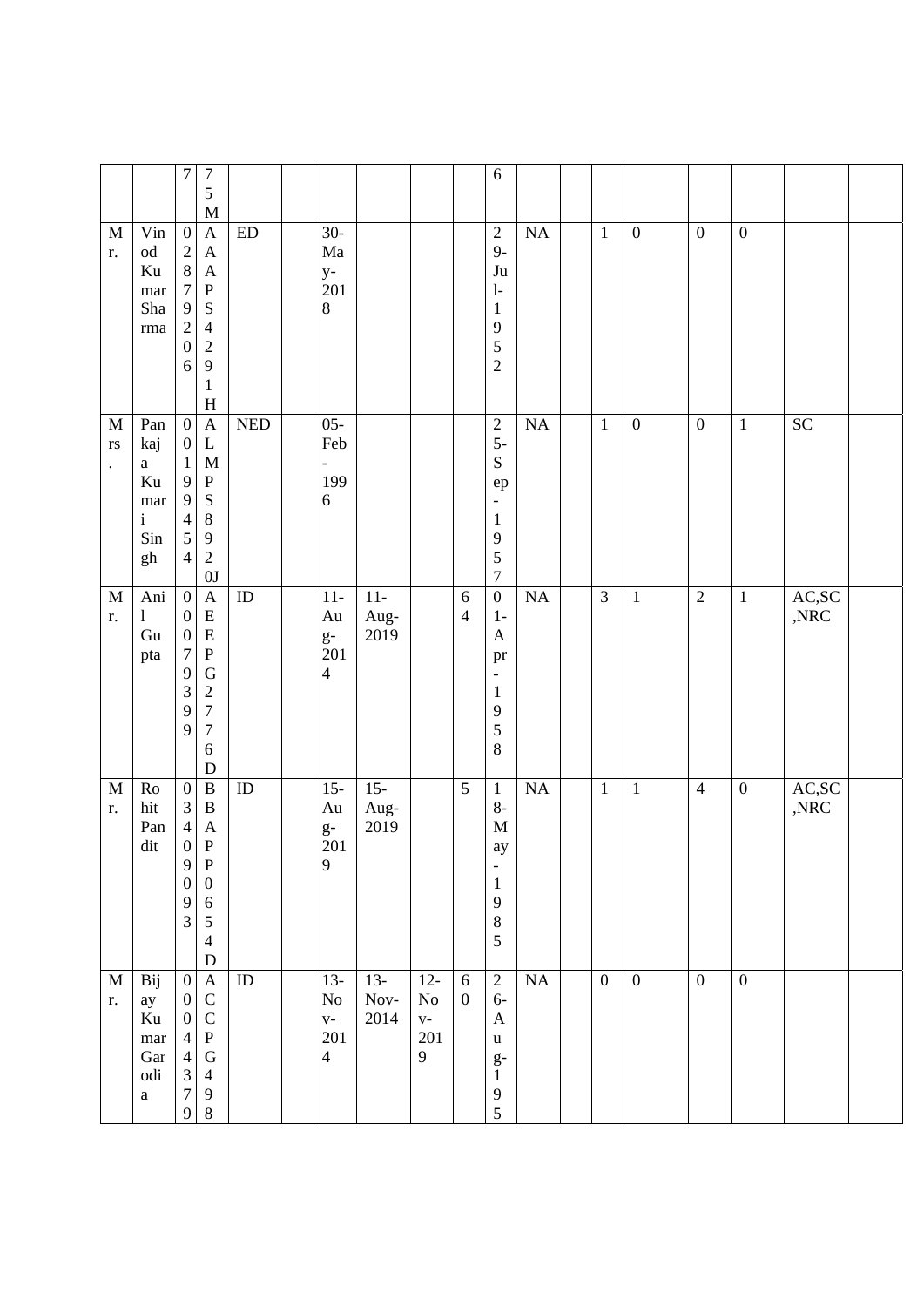| <b>Company Remarks</b>      |     |
|-----------------------------|-----|
| Whether Regular chairperson | Yes |
| appointed                   |     |
| Whether Chairperson is      | No  |
| related to MD or CEO        |     |

### **ii. Composition of Committees**

### **a. Audit Committee**

| Sr.<br>No. | Name of the Director | Category  | Chairperson/Membership | Appointment<br>Date | <b>Cessation Date</b> |
|------------|----------------------|-----------|------------------------|---------------------|-----------------------|
|            | Anil Gupta           | ID        | Member                 | 18-Sep-2014         |                       |
|            | Amar Singh           | $C &$ NED | Member                 | $07 - Jun - 2018$   |                       |
|            | Rohit Pandit         | ΙD        | Member                 | $01-Oct-2019$       |                       |

| Company<br>Remarks       |           |
|--------------------------|-----------|
| <b>Whether Permanent</b> | No.<br>__ |
| chairperson appointed    |           |

## **b. Stakeholders Relationship Committee**

| Sr. | Name of the Director | Category   | Chairperson/Membership | Appointment   | <b>Cessation Date</b> |
|-----|----------------------|------------|------------------------|---------------|-----------------------|
| No. |                      |            |                        | Date          |                       |
|     | Pankaja Kumari Singh | <b>NED</b> | Chairperson            | 18-Mar-2002   |                       |
|     | Amar Singh           | $C &$ NED  | Member                 | 30-May-2018   |                       |
|     | Anil Gupta           | ID         | Member                 | $01-Oct-2019$ |                       |
|     | <b>Rohit Pandit</b>  | ID         | Member                 | $01-Oct-2019$ |                       |

| Company Remarks          |     |
|--------------------------|-----|
| <b>Whether Permanent</b> | Yes |
| chairperson appointed    |     |

### **c. Risk Management Committee**

| Sr.<br>No. | Name of the Director | Category | Chairperson/Membership   Appointment | Date | <b>Cessation Date</b> |
|------------|----------------------|----------|--------------------------------------|------|-----------------------|
|            |                      |          |                                      |      |                       |
|            | Company Remarks      |          |                                      |      |                       |

| Company Remarks          |  |
|--------------------------|--|
| <b>Whether Permanent</b> |  |
| appointed<br>chairperson |  |

### **d. Nomination and Remuneration Committee**

| Sr. | Name of the Director | Category  | Chairperson/Membership | Appointment | <b>Cessation Date</b> |
|-----|----------------------|-----------|------------------------|-------------|-----------------------|
| No. |                      |           |                        | Date        |                       |
|     | Anil Gupta           |           | Member                 | 12-Feb-2017 |                       |
|     | Amar Singh           | $C &$ NED | Member                 | 09-Feb-2018 |                       |
|     | <b>Rohit Pandit</b>  |           | Member                 | 01-Oct-2019 |                       |

| ∽<br>$   -$<br>۱۱a۱ Nu<br>ີ          |     |
|--------------------------------------|-----|
| $\overline{M}$<br>--<br>--<br>.<br>. | No. |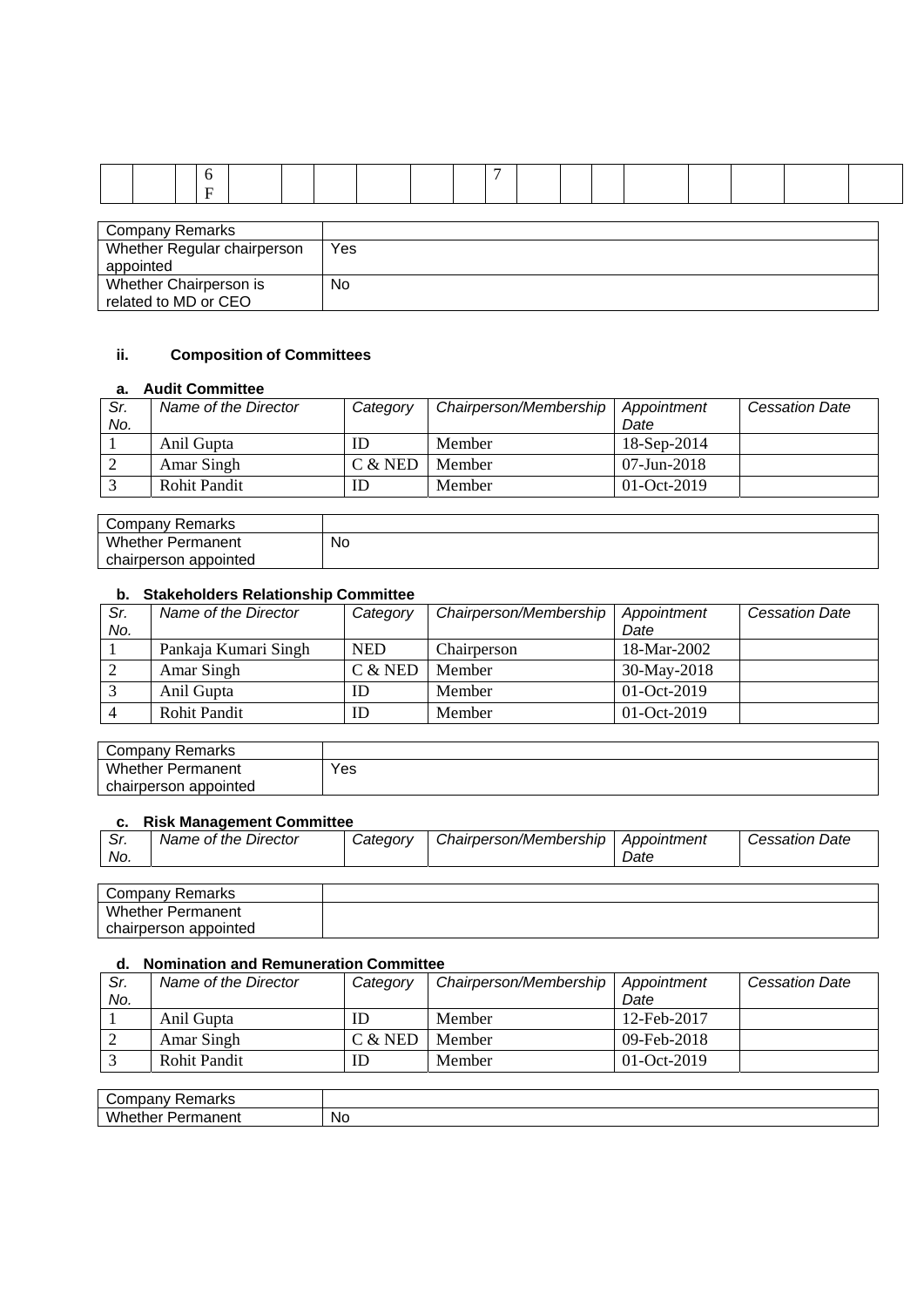| chairperson appointed<br>. |  |
|----------------------------|--|

# iii. **Meeting of Board of Directors**

| Date(s) of Meeting<br>(if any) in the<br>previous quarter | Date(s) of Meeting<br>(if any) in the<br>relevant quarter | Whether<br>requirement of<br>Quorum met | Number of<br>Directors present | <b>Number of Independent</b><br>Directors present |
|-----------------------------------------------------------|-----------------------------------------------------------|-----------------------------------------|--------------------------------|---------------------------------------------------|
| 14-Aug-2019                                               | $14-Nov-2019$                                             | Yes                                     |                                |                                                   |
|                                                           |                                                           |                                         |                                |                                                   |

| <b>Company Remarks</b>        |    |
|-------------------------------|----|
| Maximum gap between any       | g, |
| two consecutive (in number of |    |
| days)                         |    |

# iv. **Meeting of Committees**

| Name of the<br><b>Committee</b> | Date(s) of<br>meeting during<br>of the committee<br>in the previous<br>quarter | Date(s) of<br>meeting of the<br>committee in the<br>relevant quarter | <b>Whether</b><br>requirement<br>of Quorum<br>met (Yes/No) | Number of<br><b>Directors</b><br>present | Number of<br>independent<br>directors<br>present |
|---------------------------------|--------------------------------------------------------------------------------|----------------------------------------------------------------------|------------------------------------------------------------|------------------------------------------|--------------------------------------------------|
| <b>Audit Committee</b>          | 14-Aug-2019                                                                    |                                                                      | Yes                                                        |                                          |                                                  |
| <b>Audit Committee</b>          |                                                                                | 14-Nov-2019                                                          | <b>Yes</b>                                                 | 2                                        | 2                                                |
| Nomination $&$                  | 14-Aug-2019                                                                    |                                                                      | Yes                                                        |                                          |                                                  |
| Remuneration                    |                                                                                |                                                                      |                                                            |                                          |                                                  |
| Committee                       |                                                                                |                                                                      |                                                            |                                          |                                                  |
| Nomination &                    |                                                                                | 14-Nov-2019                                                          | Yes                                                        | $\overline{2}$                           | $\overline{2}$                                   |
| Remuneration                    |                                                                                |                                                                      |                                                            |                                          |                                                  |
| Committee                       |                                                                                |                                                                      |                                                            |                                          |                                                  |
| Stakeholders                    | 14-Aug-2019                                                                    |                                                                      | Yes                                                        |                                          |                                                  |
| Relationship                    |                                                                                |                                                                      |                                                            |                                          |                                                  |
| Committee                       |                                                                                |                                                                      |                                                            |                                          |                                                  |
| <b>Stakeholders</b>             |                                                                                | 14-Nov-2019                                                          | Yes                                                        | $\overline{2}$                           | $\overline{2}$                                   |
| Relationship                    |                                                                                |                                                                      |                                                            |                                          |                                                  |
| Committee                       |                                                                                |                                                                      |                                                            |                                          |                                                  |

| Company Remarks               |    |
|-------------------------------|----|
| Maximum gap between any       | 91 |
| two consecutive (in number of |    |
| days) [Only for Audit         |    |
| Committee]                    |    |

# v. **Related Party Transactions**

| <b>Subject</b>                                         | <b>Compliance status</b><br>'Yes/No/NA) | <b>Remark</b> |
|--------------------------------------------------------|-----------------------------------------|---------------|
| Whether prior approval of audit committee obtained     | Yes                                     |               |
| Whether shareholder approval obtained for material RPT | Yes                                     |               |